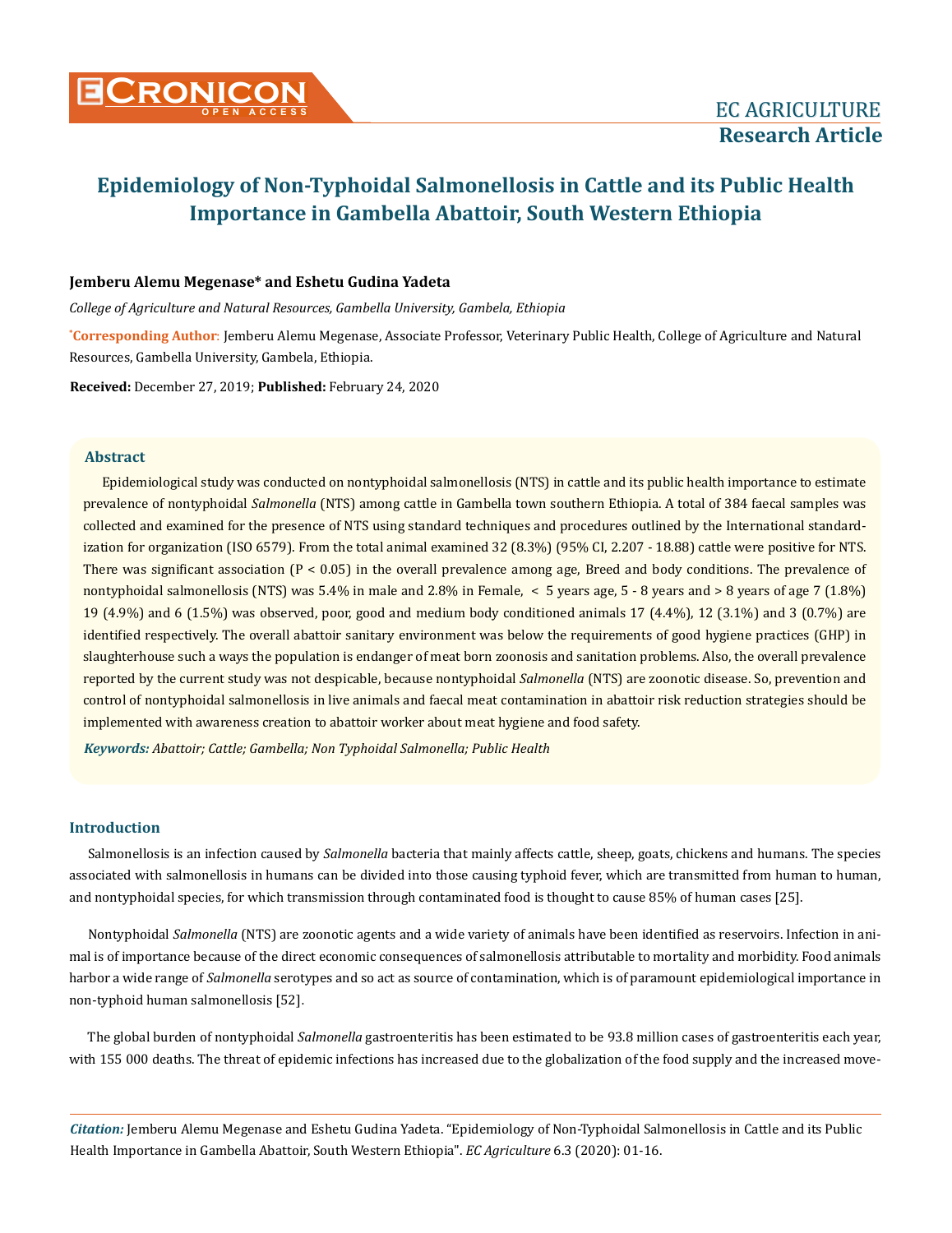ments of people, animals and goods within and between countries [35]. Apart from the morbidity and mortality costs in humans and animals, restrictions to trade and discard of contaminated food are important socioeconomic problems of the bacteria [45].

Infections with salmonellosis occur when a susceptible animal ingests the bacteria. Cattle ingest feed or water that has been contaminated with faeces from animals shedding the organism. So, infected cattle shed the bacteria and act as source of infection [42]. Small ruminants, such as sheep and goats, are also potential carriers of *Salmonella* [6]*.*

In Africa, NTS has consistently been reported as a leading cause of bacteremia among immunocompromised people, infants and newborns [34]. However, it is usually difficult to evaluate the situation of salmonellosis in developing countries; it is due to the very limited scope of studies and lack of coordinated epidemiological surveillance system [30]. In addition to this, under reporting of cases and the presence of other disease considered to be of higher priority may have over shadowed the problem of salmonellosis in some developing countries including Ethiopia [32]. The increased global population coupled with mass production of animal and human food could worsen the problem [14].

Ethiopia has the largest animal population in Africa and the living standard of the population is generally favorable for the transmission of pathogens from animals to humans and the vice versa. Despite salmonellosis being one of the important zoonotic diseases, surveillance and monitoring systems are not in place and the temporal and spatial distributions of the serotypes are not described [17].

In general, the primary sources of salmonellosis are considered to be food producing animals such as cattle, sheep and goat [48]. The pathogens are mainly disseminated by trade in animals and uncooked animal food products [18]. Hence the disease is common in intestinal illness which is caused by numerous *Salmonella* serovars with clinical manifestations that vary from severe enteric fever to mild food poisoning [18] both in humans [24] and animals [37].

Infected animals are the source of the organisms [12,16]. The faecal wastes from infected animals and humans are important sources of bacterial contamination of the environment and the food chain [36]. Members of *Salmonella enterica* subspecies *enterica* are widely distributed in the environment and in the intestinal tracts of animals [8]. People can become infected following a failure of personal hygiene after contact with infected animals and or other infected people [2,8]. Also, it has substantial financial and social impacts; it is estimated to cost nations billions of dollars annually [37].

NTS represents an important human and animal pathogen worldwide [23]. A number of studies conducted on poultry, pig, poultry meat, minced beef and humans in Ethiopia showed that *Salmonella* are prevalent in various slaughtered animals and their meat products and human beings [3,7,33,44,46]. There is paucity of well documented information on the prevalence and occurrence of salmonellosis in the most common live animals such as cattle in Ethiopia and south west part of the country. On other hand abattoir fecal bacterial cross contamination of the environment in the food chain to the humans, especially in Gambella was not studded.

### **Objective of the Study**

The objectives of this study is designed to estimate the prevalence of NTS in cattle and public health importance in Gambella town abattoir south west, Ethiopia

### **Materials and Methods**

### **Description of the study area**

The study was conducted at Gambella Abattoir of Gambella regional state, southwest Ethiopia from November 2019 to April 2019.

The Gambella People's Regional State is located south west Ethiopia between the geographical coordinates of 6°28'38" to 8° 34' North Latitude and 33° to 35°11'11" East Longitude, 766 km far from Addis Ababa which covers an area of about 34,063 km². The Region is

*Citation:* Jemberu Alemu Megenase and Eshetu Gudina Yadeta. "Epidemiology of Non-Typhoidal Salmonellosis in Cattle and its Public Health Importance in Gambella Abattoir, South Western Ethiopia". *EC Agriculture* 6.3 (2020): 01-16.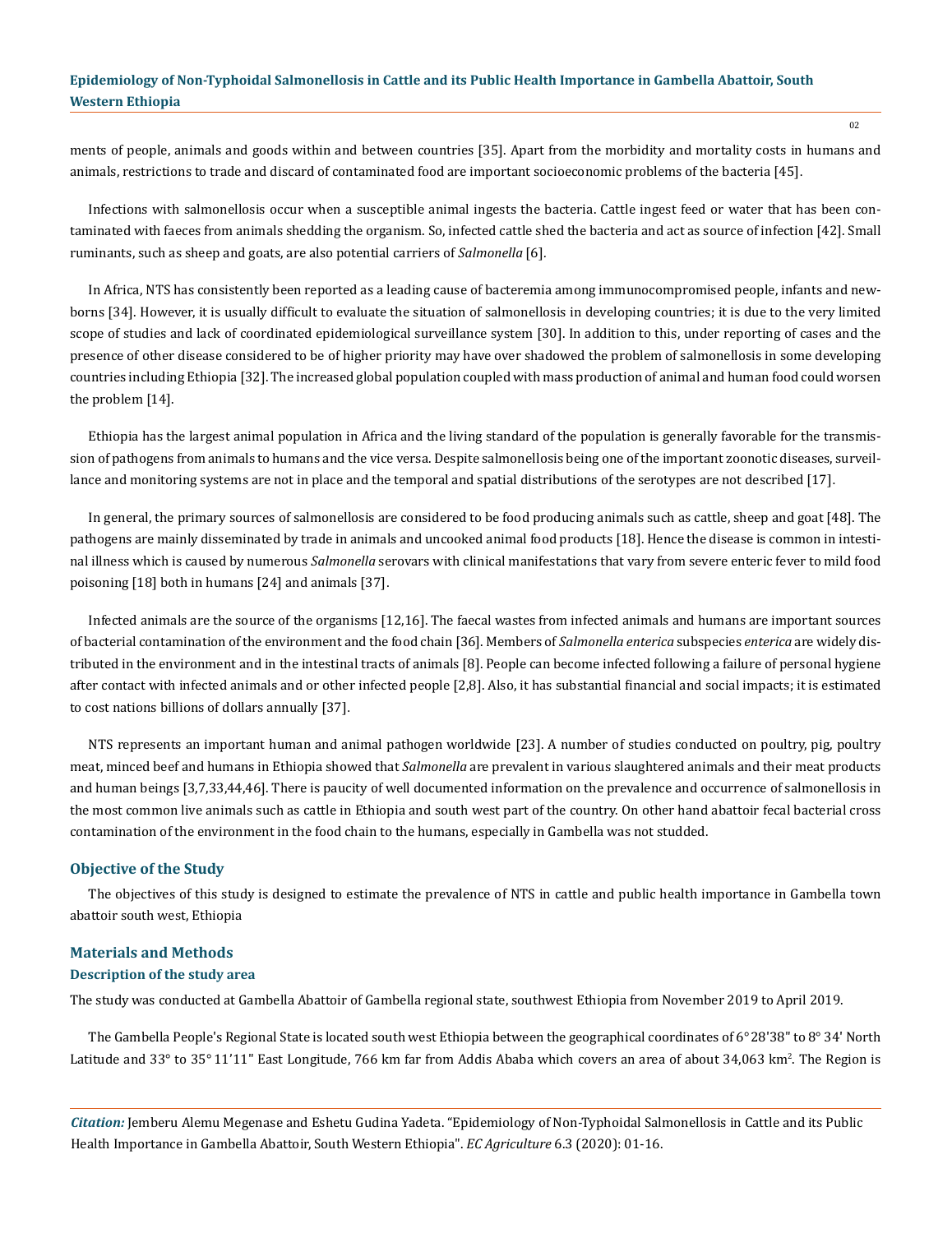bounded to the North, North East and East by Oromya National Regional State, to the South and Southeast by the Southern Nations and Nationalities and People's Regional State and to the Southwest, West and Northwest by the Republic of south Sudan [10].

Most of Gambella region is flat and its climate is hot and humid. The mean annual temperature of the Region varies from 17.3°C to 28.3°C and absolute maximum temperature occurs in mid-March and is about 45°C and the absolute minimum temperature occurs in December and is 10.3°C. The annual rainfall of the Region in the lower altitudes varies from 900 - 1,500 mm; at higher altitudes it ranges from 1,900 - 2,100 mm. The annual evapotranspiration in the Gambella reaches about 1,612 mm and the maximum value occurs in March and is about 212 mm [9].

Based on the 2013/2014 Census conducted by the Central Statistical Agency of Ethiopia (CSA), the Gambella Region has total population estimation of 406,000 and livestock population of Gambella 253,389 cattle, 39,564 sheep and 83,897 goats [11].

#### **Gambella town abattoir**

Gambella town abattoir was previously administered under Gambella town retailers union but know Gambella People's National and Regional State Gambella town Administration Council office of Gambella Town Municipality took the ownership responsibility. The abattoir is the only source of inspected beef for all inhabitants of the town.

The average number of animals slaughtered per day during the study period was about 25 - 30 except up to 50 cattle during holidays, all 100% of the slaughtered animals being cattle, cattle's were slaughtered in this abattoir and apparently healthy cattle ready for slaughter and those antibiotic treated for at last 2 weeks prior to the study were the excluded, finally cattle were selected randomly.

The abattoir has one slaughter house for Christian and Muslim and 34 meat retailers which directly receive carcass from the abattoir, each of retailers were pay 400 birr for the workers and municipal office with 130birrs for car rents and the service they offered in abattoir slaughtered cattle. Animals for slaughter are derived from different areas of the Gambella town, Gambella Woreda (Lare, Jekawo, Nignang and Itang) including Felata peoples whose trans-boundary moved their animals for search of food and water in the region and Bure and Mettu highland areas.

At the Gambella abattoir there were four Veterinary professionals with one supervisor and 25-28 workers assigned by the government to undertake regular slaughtering activities. Veterinarians perform anti-mortem and post-mortem inspection, and the reaming activities are carried out by workers. There was no clear division of the slaughtering process into stunning, bleeding, skinning, evisceration, cutting and delivery in the Gambella abattoir. Bleeding and evisceration was conducted on a horizontal position on the floor and outside the slaughter house on the grand and workers were not hoisted the carcass but after flying and eviscerated on the floor. There were no means of sterilizing equipment.

#### **Study population**

The study population constitutes zebu cattle of various body condition scores, age groups and sexes therefore Local Nure, Horro and Felata breed cattle were used as study population for the prevalence study.

### **Study design**

A cross sectional study were conducted in Gambella town abattoir of the Gambella region to determine the prevalence of Salmonellosis in cattle slaughtered in Gambella Abattoir with its public health importance, south west Ethiopia.

### **Inclusion**

Gambella municipal abattoir cattle faeces were isolated and identified only for Non typhoidal *Salmonella*.

*Citation:* Jemberu Alemu Megenase and Eshetu Gudina Yadeta. "Epidemiology of Non-Typhoidal Salmonellosis in Cattle and its Public Health Importance in Gambella Abattoir, South Western Ethiopia". *EC Agriculture* 6.3 (2020): 01-16.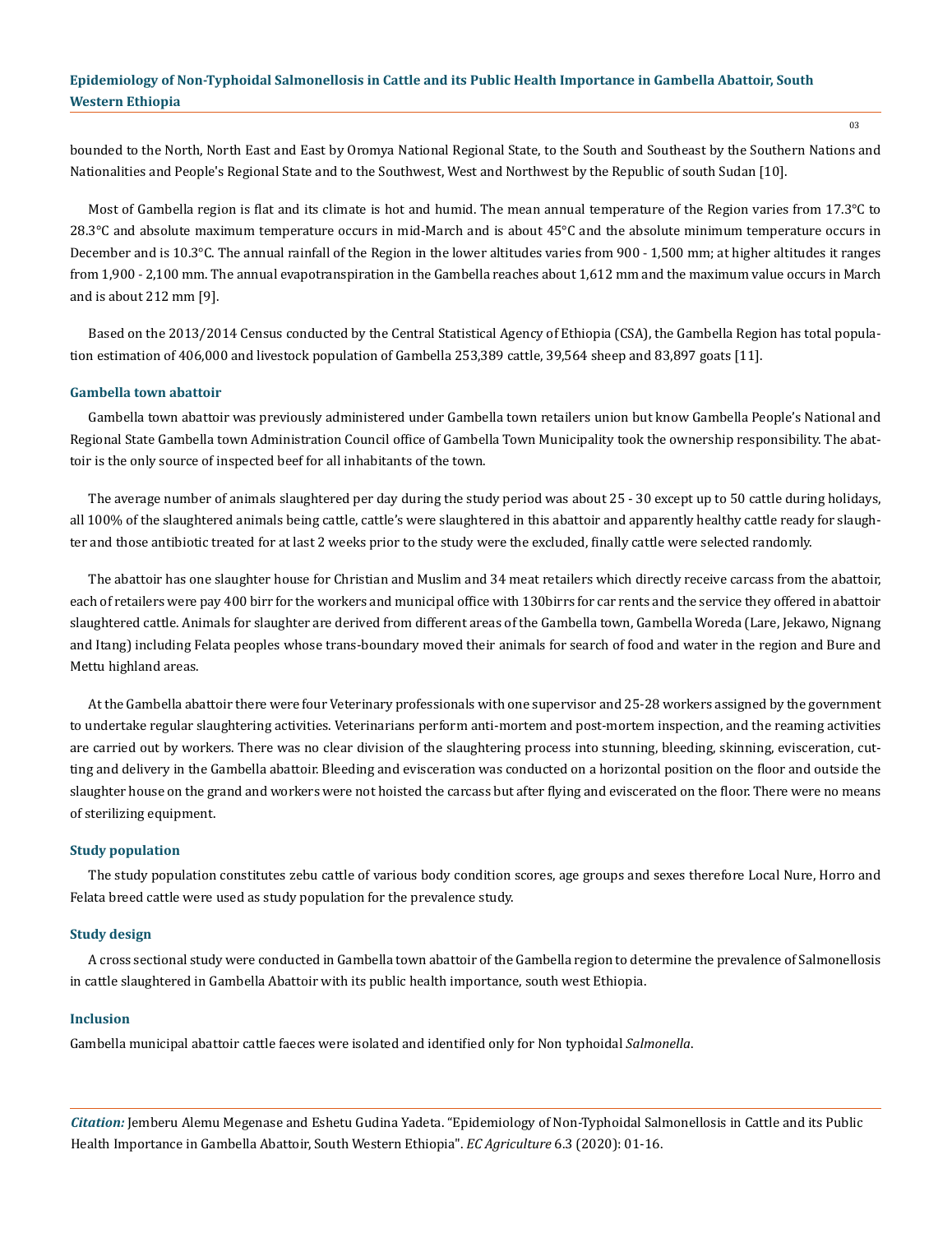04



*Figure 1: Map of the study area [5].*

### **Exclusion**

Due to lack of municipal abattoir in the area Abol and Bonga area isolation and identification of *Salmonella* were not included in this study.

### **Sampling method and sample size**

Then study animals were selected using systematic simple random sampling method. The sample size required for the study was calculated by the formula given by [49]:

$$
n = \frac{1.96^2 \, P_{exp}}{d^2} \left( \frac{1 - P_{exp}}{2} \right)
$$

Where:

n = Required sample size

 $P_{\text{exp}}$  = Expected prevalence

d = Desired absolute precision.

Since there was no previous prevalence study in the area, 95% confidence interval, 50% expected prevalence and 5% precision were used. By using the above formula the required sample size becomes 384 cattle and by using Arsham's formula 100 interviewees were incorporated but due to less number of abattoir worker all of them were taken to assess the public health importance of NTS in the study area.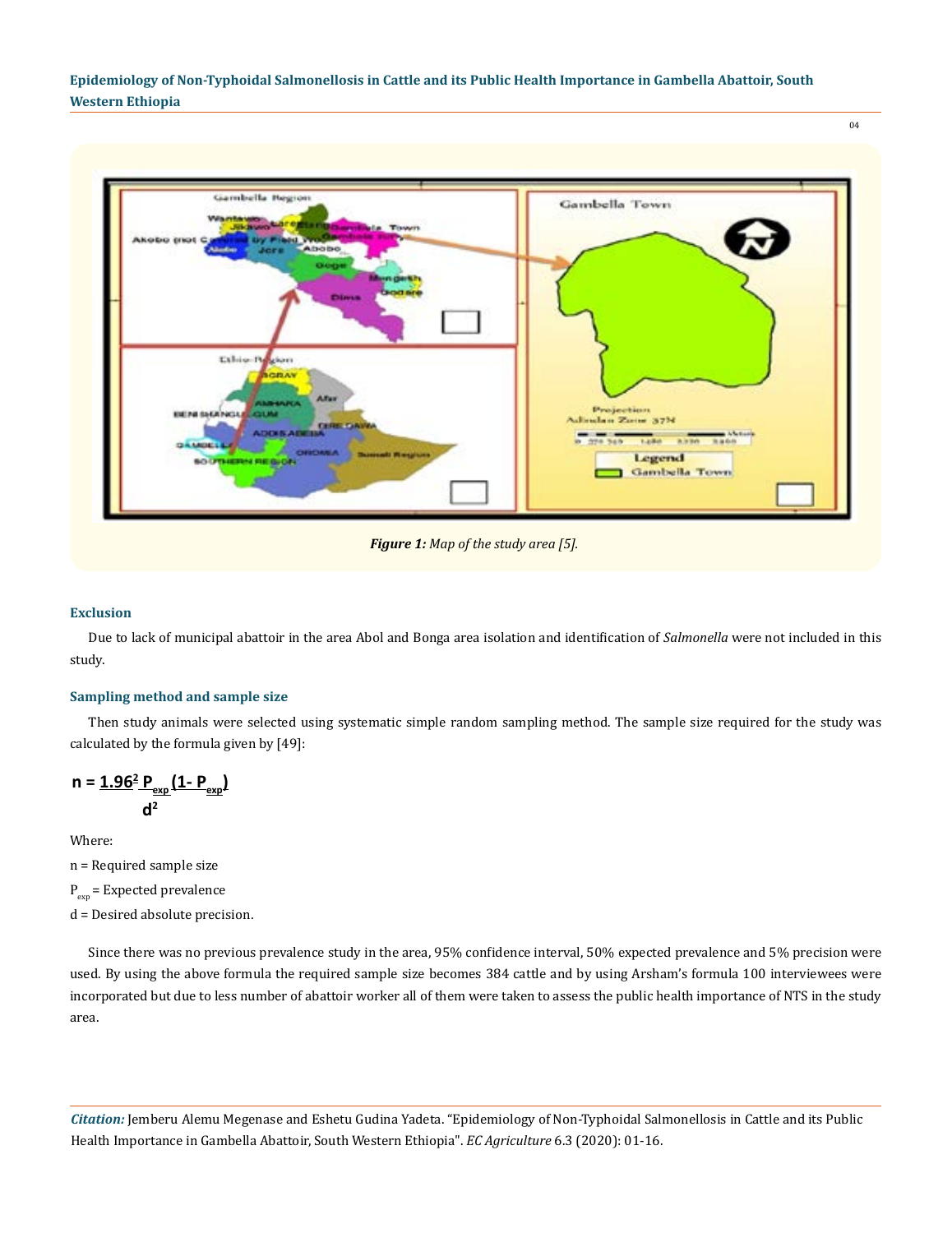### **Method of cattle feacal sample collection**

Fresh faecal sample were directly collected from the rectum of live cattle with sterile gloves. These samples were collected aseptically in sterile bottles which were free from disinfectant residues. During sampling each breed of animals, sex, Body condition, source of animal and address of the owners were recorded. Finally, the bottles were labeled and put into an ice box with ice packs and transported to Jimma Laboratory for microbiological analysis.



*Figure 2: Fecal sample collection.*

### **Isolation and identification of** *Salmonella* **from the cattle feaces**

Isolation and identification of *Salmonella* were done based on International Organization for Standardization (ISO) recommendations for detection of *Salmonella* species in animal faeces and environmental samples [26]. The bacteriological media were prepared according to manufacturer's recommendations.

#### **Pre-enrichment and selective enrichment**

25 gram of fresh faecal samples was collected from individual animal were crashed in sampling bottles using individual sterile wooden spatula then it were added in the disposable plastic container to pre-enrich in 225ml of buffered peptone water (Oxoid, CM 0509, Basingstoke, and Hampshire, England) to obtain 1 part sample and 9 part buffer. The sample were mixed well by shaking then incubated at 37°C for 16 hours. Selanite cysteine broth will be used for selective enrichment for the sample and 1 ml of the pre enriched broth were transferred into a tube containing 10 ml Selanite cysteine broth (SC: Difco™, Becton, Dickinson, USA) and incubated at 37°C for 18 hours.

### **Plating out and identification**

*Salmonella Shigella* Agar (SS) plates was used for plating out and identification. A loop full of inoculums from SC broth cultures were plated onto SSA (SSA; Oxoid, CM 0469, Basingstoke, England) and *Salmonella Shigella* Agar (SSA; LAB<sup>M</sup>, LAB 052, Lancashire, UK) plates prepared according to the manufacturer direction. The plates were incubated at  $37^{\circ}$ C for 18 hours. After incubation, the plates were

*Citation:* Jemberu Alemu Megenase and Eshetu Gudina Yadeta. "Epidemiology of Non-Typhoidal Salmonellosis in Cattle and its Public Health Importance in Gambella Abattoir, South Western Ethiopia". *EC Agriculture* 6.3 (2020): 01-16.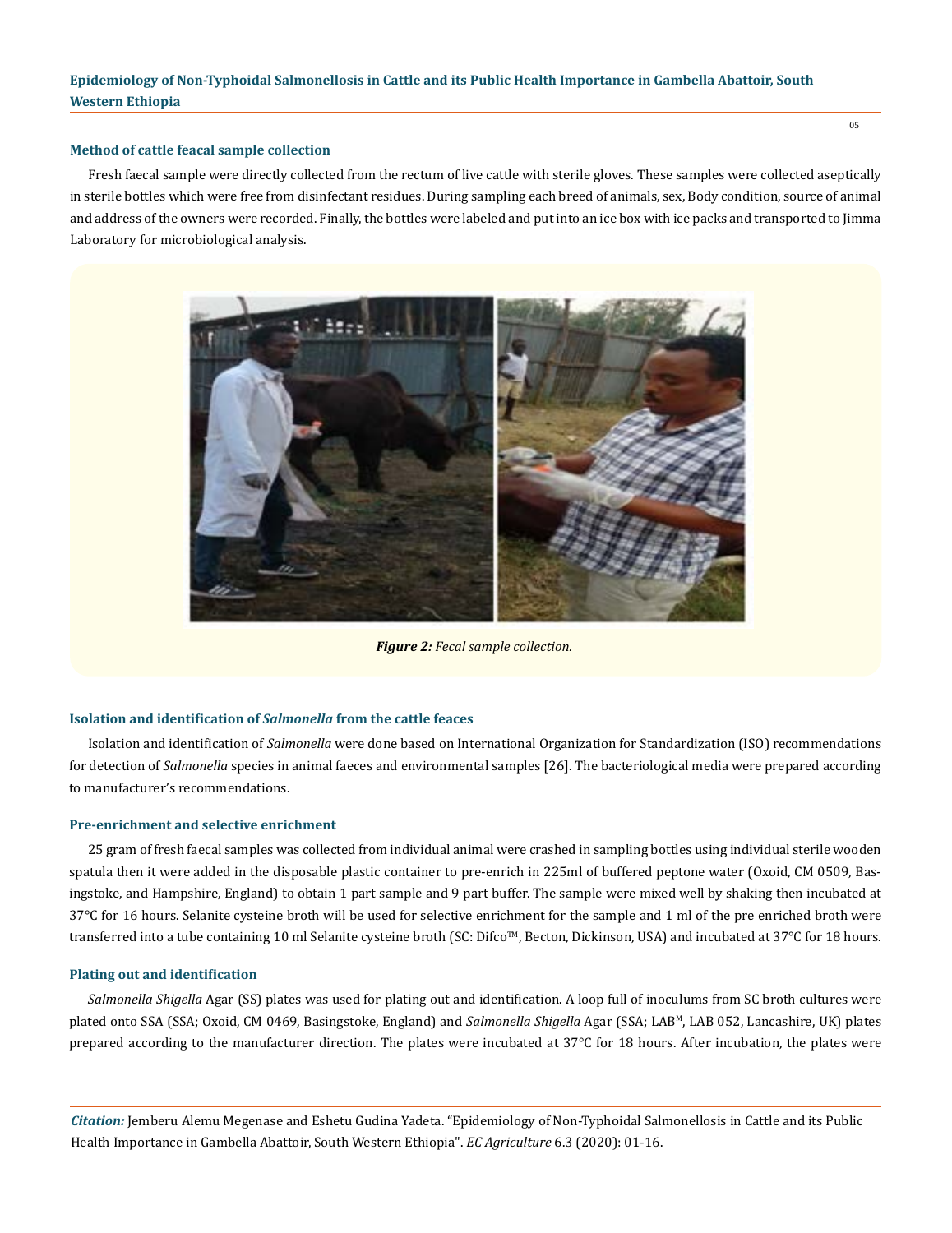06

examined for the presence of typical and suspect colonies. Slight or if no typical colonies of *Salmonella* were re-incubated at 37°C for another 18 - 24hr. Typical colonies of *Salmonella* grown on SSA-agar has a slightly transparent zone of reddish color and a black center, a pink-red zone were also seen in the media surrounding the colonies. On SS Agar *Salmonella* shows a black center with lightly pale zone. For confirmation, about five presumptive or suspected colonies were selected from the selective plating media. If the suspected colonies on each plate were selected and colonies were streaked onto the surface of nutrient agar plates (Oxoid CM 0003, Basingstoke, England) and incubated at 37°C for 24hrs.

### **Biochemical identification**

For Biochemical confirmation five typical or suspected pure *Salmonella* colonies were selected from every selective plating media. The selected colonies were streaked onto the surface of pre-dried nutrient agar plates and incubated at  $37^{\circ}$ C ± 1°C for 24 hrs ± 3 hrs. Then, the pure cultures on nutrient agar were used for biochemical and serological confirmation [26].

The biochemical tests include glucose, lactose and sucrose fermentation and gas and  $\rm{H}_{2}S$  production in KIA agar (KIA; LAB<sup>M</sup>, LAB 059, Lancashire, UK), urease test (Urea Agar Base 500g; HIMEDIAR, M 112A) and IMVIC test (Indole, methyl red -Voges Proskauer (MR-VP Medium 500g; HIMEDIAR, M 070) and Simmons Citrate 500g; HIMEDIAR, M 099. KIA slants were inoculated by stabbing the butt and streaking the slant. The isolates producing Red (alkaline) slant, yellow (acid) butt, gas and with or without hydrogen sulphide production (H<sub>2</sub>S) considered as positive on KIA. Urease negative, Methyl red positive, Voges Proskauer negative Indole negative and Citrate positive results were identified as *Salmonella* (showed in Appendix 7.2) [20,22,26].

### **Questionnaires survey**

Structured questionnaire were designed and used to assess about the knowledge and attitude abattoir workers on the disease of salmonellosis, meat hygiene and food safety. Those personnel who are responsible in the production of beef carcass were interviewed. The personal observations include hygienic practice in the abattoir and personal hygiene of abattoir worker has also conducted.

### **Data management and analysis**

Microsoft Excel was used for data entry and management. Descriptive statistics such as percentage, proportion, frequency distribution were applied to compute some of the data. The data were analyzed by comparing proportions, using Pearson's chi-square or Fisher's exact test based on the number of observations per contingency table cells, in order to see the association between sex, Age, Breed, Body condition and source of cattle. Statistically significant associations between variable were considered when the P value were less than 0.05. All statistical analysis was performed using SPSS version 20 software package.

### **Result and Discussion**

### **Overall** *Salmonella* **isolation and prevalence**

From the total of 384 fecal samples examined 32 were found positive for nontyphoidal *Salmonella* isolate, resulting with 8.3% (95% CI, 2.207 - 18.88) of prevalence. Summary of the prevalence of *Salmonella* from fecal samples in the Gambella town abattoirs was presented in table 1. However, *Salmonella* samples collected and isolate detected in the abattoir were statistical significant (p > 0.05) (Table 4) this finding reveled that there was a considerable rate of cattle contamination in the Gambella town abattoir, which potentially poses a risk of causing food-associated illness. These findings in agreement with the previous studies undertaken and reported as 13.3% *Salmonella* positive [11] and direct relationship between *Salmonella* infection rates in cattle, where an increase in the infection rates of the latter has coincided with high incidence.

The present study revealed an overall prevalence rate of 8.3%, However, the current study revealed higher prevalence of *Salmonella*  than the range cited by Gay JM., *et al*. [16] indicated that the prevalence of *Salmonella* in cattle, in Australia who detects 6.8% of *Salmonella*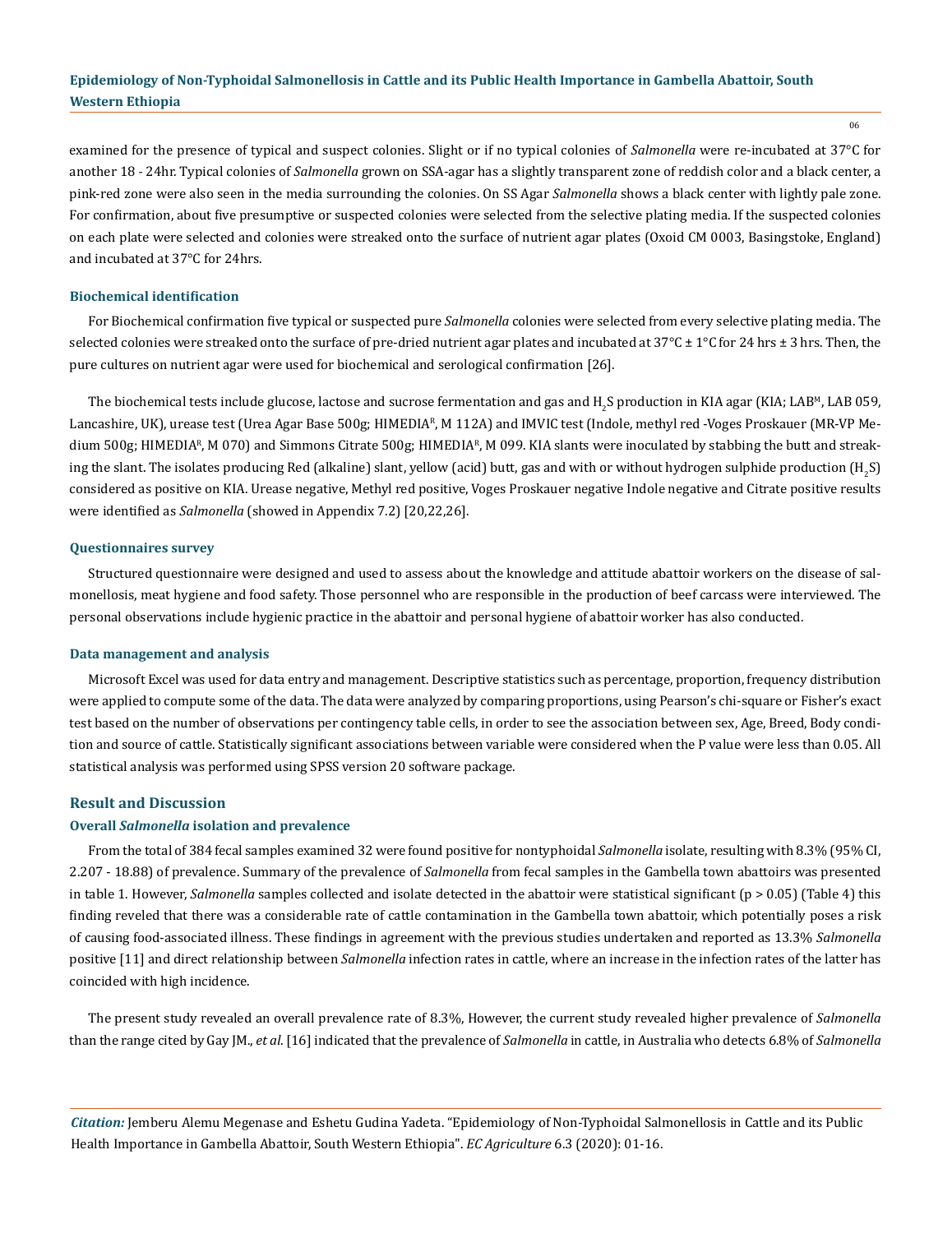| <b>Variable</b>       | Percent (%) | <b>Prevalence</b> | df | $\chi^2$ | P-value |
|-----------------------|-------------|-------------------|----|----------|---------|
| Sex                   |             |                   |    | 0.736    | 0.391   |
| Age                   |             |                   | 2  | 5.234    | 0.073   |
| <b>Body Condition</b> |             |                   | 2  | 49.972   | 0.000   |
| <b>Breed</b>          |             |                   | 2  | 13.286   | 0.001   |
| Source of Cattle      |             |                   | 3  | 7.339    | 0.062   |
| Overall prevalence    | 100         | 8.3               |    |          |         |

*Table 1: Overall prevalence of Salmonella in Gambella town abattoir.*

| <b>Variables</b>      | Mean | <b>SD</b> | <b>Value</b> | <b>Pearson Chi-Square</b> | Df |
|-----------------------|------|-----------|--------------|---------------------------|----|
| Sex                   | 1.28 | 0.449     | 103.791      | 0.391                     |    |
| Age                   | 2.26 | 0.727     | 108.477      | 0.073                     | 2  |
| <b>Body Condition</b> | 1.64 | 0.706     | 129.405      | 0.000                     | 2  |
| Breed                 | 2.04 | 0.820     | 110.005      | 0.001                     | 2  |
| Source of Cattle      | 1.96 | 1.129     | 103.844      | 0.062                     | 3  |

*Table 2: Chi-square statistical significance level of test for Salmonella.*

from faeces of cattle, 1.8% *Salmonella* from Addis Ababa findings by Behailu H., *et al*. [9], Molla W., *et al*. [32] reported 1.9% of *Salmonella* from slaughter cattle faeces of Addis Ababa and Debre-Zeit abattoir, while 4.8% [41], 7.6%, Gizachew M and Mulugeta K [19] reported in Baher Dar Ethiopia and Kagambèga A., *et al*. [28], Alebachew K and Mekonin A [3] and Anbessa D and Ketema B [7] reported 3.1% and 3.3% *Salmonella* from cattle faeces in Debre-Zeit and Jimma and also higher than 0.0% from Egypt [13]**,** in Iraq 2% [52], in Namibia 0.50% [38] 4.5% in [47], 6% in Central India [29] abattoirs respectively.

 Unlikely, this finding was lower than 11.6% prevalence reported by Fegan., *et al.* 2004 from slaughter cattle faeces in USA and much lower than 34.2% from adult cattle in California [49].

In this study, Out of 384 examined cattle 277 (72.1%) and 107 (27.9%) were male and Female respectively. The prevalence of non typhoidal *Salmonella* were higher in the case of male cattle slaughtered in Gambella abattoir 21 (5.4%) followed by 11 (2.8%) respectively and this difference in prevalence was statistically significant ( $\chi^2$  = 0.736, P = 0.391 df = 1) indicated in table 4. *Salmonella* among different age groups was also calculated and it was found that 64 (16.7%), 155 (40.4%) and 165 (43.0%) of *Salmonella* prevalence identified in cattle were < 5, 5 - 8 and > 8 years of age respectively. The prevalence of *Salmonella* were higher in the case of > 8 years of age 19 (4.9%) followed by  $\lt$  5 years age and 5 - 8 years 6 (1.5%) and 7 (1.8%) respectively and this difference in prevalence was statistically not significant ( $\chi^2$  = 5.234, P = 0.073, df = 2) (Table 3 and 4).

The difference in the overall prevalence of *Salmonella* among age groups was no any significant (P < 0.05) (Table 4) but > 8 years of age shows higher prevalence 19 (4.9%) these may be due to variation in the response to infection with *Salmonella* and it was also some precipitating factors such as long distance transport, concurrent disease, acute deprivation of food, was usually necessary to cause the disease in old and young animals than adult [37]. In agreement to these study [39] indicated a negative relationship between age and disease but in contrast with the present study the prevalence of *Salmonella* infection was increased with the increase in age with the [3] reported an increase in the prevalence of *Salmonella* with increase in age.

*Citation:* Jemberu Alemu Megenase and Eshetu Gudina Yadeta. "Epidemiology of Non-Typhoidal Salmonellosis in Cattle and its Public Health Importance in Gambella Abattoir, South Western Ethiopia". *EC Agriculture* 6.3 (2020): 01-16.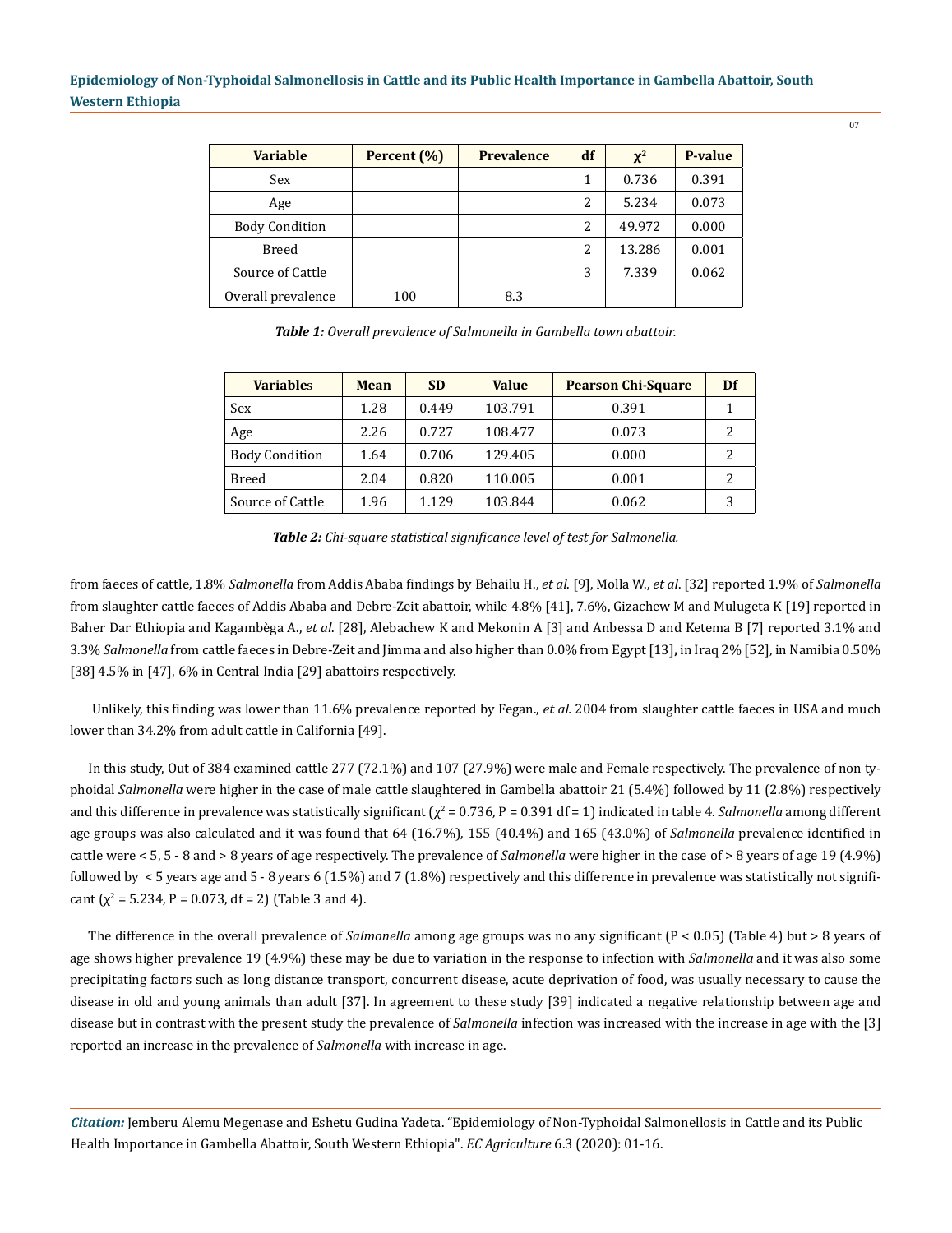| <b>Variable</b>         | <b>Positive</b> | <b>Frequency (N=384)</b> | Percent (%) | <b>Prevalence</b> | df             | $\chi^2$ | P-value |
|-------------------------|-----------------|--------------------------|-------------|-------------------|----------------|----------|---------|
| <b>Sex</b>              | 32              |                          |             | 3.8               | $\mathbf{1}$   | 0.736    | 0.391   |
| Male                    | 21              | 277                      | 72.1        | 5.4               |                |          |         |
| Female                  | 11              | 107                      | 27.9        | 2.8               |                |          |         |
| Age                     | 32              |                          |             | $\overline{2}$    |                | 5.234    | 0.073   |
| < 5 years old           | 6               | 64                       | 16.7        | $1.5\,$           |                |          |         |
| 5 - 8 years old         | $\overline{7}$  | 155                      | 40.4        | 1.8               |                |          |         |
| > 8 years old           | 19              | 165                      | 43.0        | 4.9               |                |          |         |
| <b>Body Condition</b>   | 32              |                          |             | 3.8               | 2              | 49.972   | 0.000   |
| Good                    | 12              | 191                      | 49.7        | 3.1               |                |          |         |
| Medium                  | 3               | 142                      | 37.0        | 0.7               |                |          |         |
| poor                    | 17              | 51                       | 13.3        | 4.4               |                |          |         |
| <b>Breed</b>            | 32              |                          |             | 3.8               | $\overline{2}$ | 13.286   | 0.001   |
| Felata                  | 19              | 122                      | 31.8        | 4.9               |                |          |         |
| Abigar                  | 9               | 136                      | 35.4        | 2.3               |                |          |         |
| Horo                    | $\overline{4}$  | 126                      | 32.8        | $1.0\,$           |                |          |         |
| <b>Source of Cattle</b> | 32              |                          |             | 3.8               | 2              | 7.339    | 0.042   |
| Gambella Town           | 23              | 188                      | 49.0        | 5.9               |                |          |         |
| Bure                    | $\overline{4}$  | 87                       | 22.7        | $1.0\,$           |                |          |         |
| Mettu                   | $\overline{2}$  | 46                       | 12.0        | 0.5               |                |          |         |
| Gambella Woreda         | 3               | 63                       | 16.4        | $0.7\,$           |                |          |         |

*Table 3: Prevalence of non typhoidal Salmonella.*

| Knowledge examined in questionnaire and Participants responses | <b>Frequency (N)</b> | Percent (%) |  |  |  |  |
|----------------------------------------------------------------|----------------------|-------------|--|--|--|--|
| <b>Sex</b>                                                     |                      |             |  |  |  |  |
| Male                                                           | 17                   | 85.0%       |  |  |  |  |
| Female                                                         | 3                    | 15.0%       |  |  |  |  |
| Age                                                            | 20                   | 16.7%       |  |  |  |  |
| <b>Educational status</b>                                      |                      |             |  |  |  |  |
| High school (9-12)                                             | 11                   | 55.0%       |  |  |  |  |
| Certificate                                                    | 4                    | 20.0%       |  |  |  |  |
| Diploma and above                                              | 5                    | 25.0%       |  |  |  |  |
| <b>Heard about Typhoid</b>                                     |                      |             |  |  |  |  |
| Parasite                                                       | 9                    | 45.0%       |  |  |  |  |
| Hereditary                                                     | 11                   | 55.0%       |  |  |  |  |
| <b>Couse for Salmonella</b>                                    |                      |             |  |  |  |  |
| Food                                                           | 7                    | 35.0%       |  |  |  |  |
| <b>Other</b>                                                   | 13                   | 65.0%       |  |  |  |  |
| <b>Transmitted from Animal Food</b>                            |                      |             |  |  |  |  |
| Yes                                                            | 7                    | 35.0%       |  |  |  |  |
| No                                                             | 13                   | 65.0%       |  |  |  |  |

08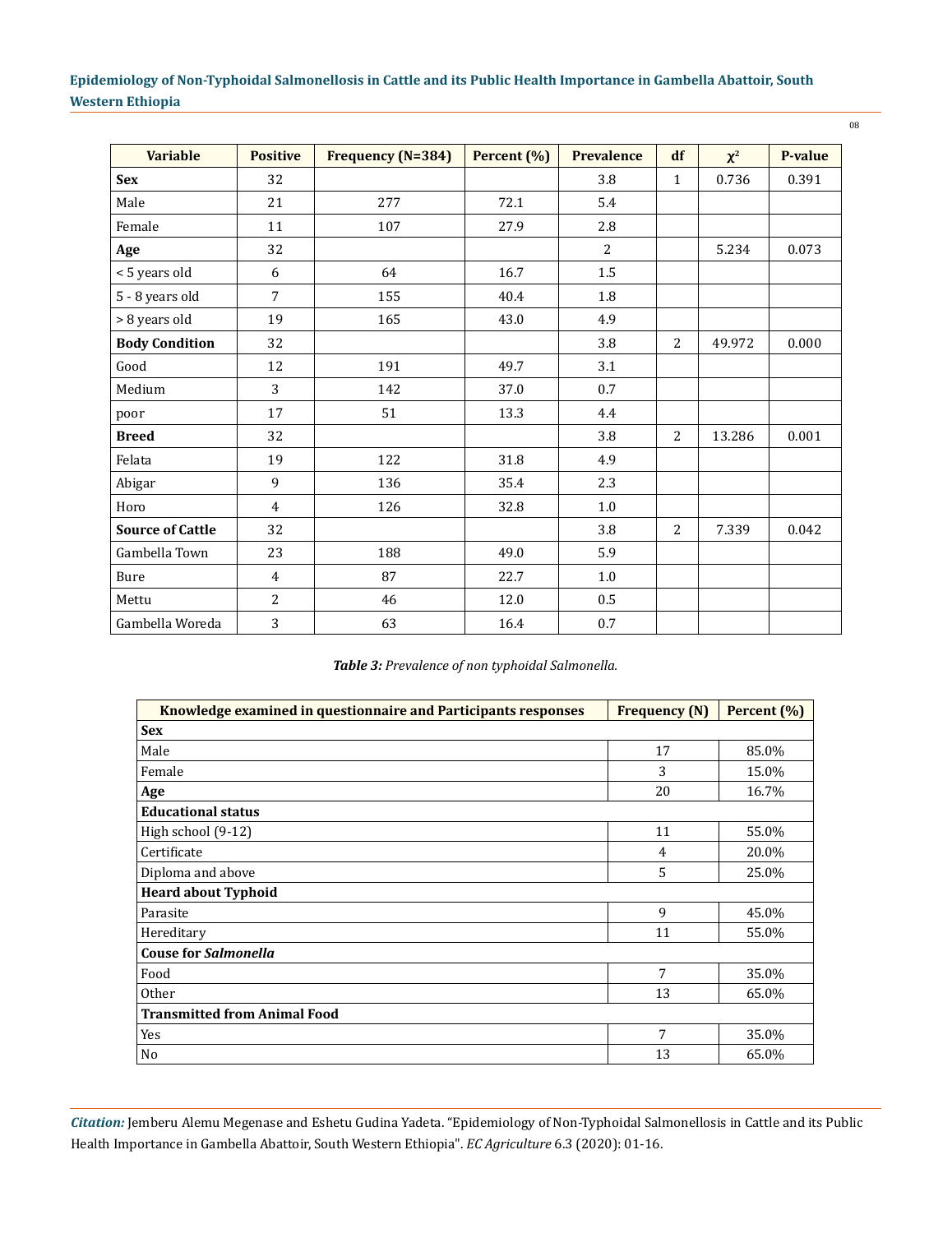| I            | ۰,                |  |
|--------------|-------------------|--|
| I<br>٠<br>۰. | I<br>ł<br>I<br>۰. |  |
|              |                   |  |

| salmonellosis preventable disease                          |                |        |  |  |
|------------------------------------------------------------|----------------|--------|--|--|
| Yes                                                        | 4              | 20.0%  |  |  |
| N <sub>0</sub>                                             | 16             | 80.0%  |  |  |
| signs and symptoms of Salmonellosis                        |                |        |  |  |
| <b>Abdominal Cramp</b>                                     | 20             | 100.0% |  |  |
| <b>Treatment used during encountered Salmonellosis</b>     |                |        |  |  |
| Modern                                                     | 12             | 60.0%  |  |  |
| Traditional                                                | 8              | 40.0%  |  |  |
| Work experience in abattoir                                |                |        |  |  |
| 1-2 year                                                   | 7              | 35.0%  |  |  |
| 3-5 year                                                   | 7              | 35.0%  |  |  |
| 5-8 year                                                   | 6              | 30.0%  |  |  |
| Personal care while working                                |                |        |  |  |
| Yes                                                        | 13             | 65.0%  |  |  |
| No                                                         | $\overline{7}$ | 35.0%  |  |  |
| Eating, smoking and chewing chat                           |                |        |  |  |
| Yes                                                        | 9              | 45.0%  |  |  |
| N <sub>0</sub>                                             | 11             | 55.0%  |  |  |
| <b>Placement in the abattoir</b>                           |                |        |  |  |
| All                                                        | 20             | 100.0% |  |  |
| <b>Faulty evisceration</b>                                 |                |        |  |  |
| Yes                                                        | 12             | 60.0%  |  |  |
| No                                                         | 8              | 40.0%  |  |  |
| Handling cattle without stress full condition              |                |        |  |  |
| Yes                                                        | 20             | 100.0% |  |  |
| <b>Bleed Animal during slaughtering</b>                    |                |        |  |  |
| <b>Complete Bleeding</b>                                   | 4              | 20.0%  |  |  |
| <b>Incomplete Bleeding</b>                                 | 6              | 30.0%  |  |  |
| Both                                                       | 10             | 50.0%  |  |  |
| Job related training                                       |                |        |  |  |
| Yes                                                        | 20             | 100.0% |  |  |
| <b>Job related medical test</b>                            |                |        |  |  |
| No                                                         | 20             | 100.0% |  |  |
| Couse for carcass contamination on slaughter house process |                |        |  |  |
| Faeces                                                     | 6              | 30.0%  |  |  |
| Dirty water                                                | 8              | 40.0%  |  |  |
| Handling with dirty equipments                             | 6              | 30.0%  |  |  |
| Met contamination pose any health risk                     |                |        |  |  |
| Yes                                                        | 20             | 100.0% |  |  |
|                                                            |                |        |  |  |

*Table 4: Abattoir workers/slaughter house responses about Salmonella.*

Body condition of cattle slaughtered in the study, 191 (49.7%), 142 (37.0%), 51 (13.3%) were good, medium and Poor Body condition of cattle slaughtered at Gambella town abattoir respectively. The prevalence of NTS were higher in the case of poor body condition 17 (4.4%) followed by good and medium 12 (3.1%), 3 (0.7%) respectively and this difference in prevalence was statistically significant ( $\chi^2$ 

*Citation:* Jemberu Alemu Megenase and Eshetu Gudina Yadeta. "Epidemiology of Non-Typhoidal Salmonellosis in Cattle and its Public Health Importance in Gambella Abattoir, South Western Ethiopia". *EC Agriculture* 6.3 (2020): 01-16.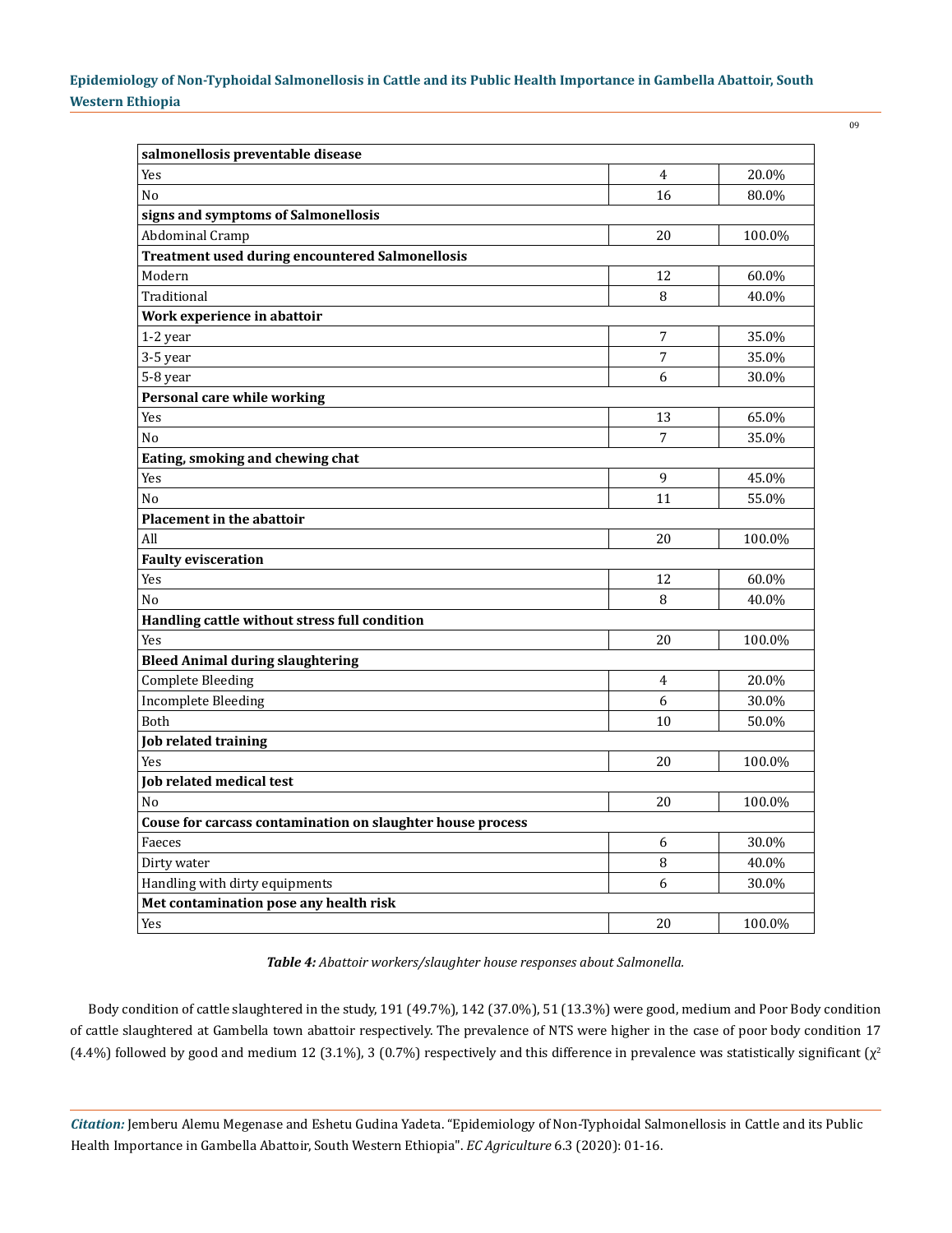$=$  49.972, P = 0.000, df = 2) (Table 3 and 4). The present study revealed an overall prevalence breed with 136 (35.4%), 122 (31.8%) and 126 (32.8%) were Felata, Abigar and Horo breeds respectively. In addition, the prevalence of *Salmonella* were higher in the case of Felata breed 9 (4.9%) followed by Abigar and Horo breeds 19 (2.3)% and 4 (1.0%) respectively and this difference in prevalence was statistically significant ( $\chi^2$  = 13.286, P = 0.001, df = 2) (Table 4).

Source of cattle included in the study, 188 (49.0%), 87 (22.7%), 46 (12.0%), 63 (16.4%) were from Gambella Town, Bure, Mettu and Gambella woreda respectively. The prevalence of *Salmonella* were higher from the Gambella Town 23 (5.9%) followed by Bure, Gambella Woreda and Mettu 4 (1.0%), 3 (0.7%), 2 (0.5%) respectively and this difference in prevalence was statistically significant ( $\chi^2$  = 7.339, P = .042, df = 2) (Table 3). These study was in agreement with Mahmood., *et al.* (2014) reported highest prevalence of *Salmonella* in animal of low land areas, which turned out to be an ideal environment temperature for the occurrence of *Salmonella* and these may be animals are vital for the development of infestation because may be due to high movements of Felata cattle and availability of their cattle in the Gambella town market which may influence the prevalence of *Salmonella* in the area. On other hand these reports show lowest prevalence of *Salmonella* in Mettu 46 (11.9%). The probable reason for the fecal prevalence disparity from these studies may be due to seasonal variation in *Salmonella* shedding among animals difference in infection prevention practices by animal owners and other factors such as variation in hygiene status.

### **Public knowledge and attitude about the salmonellosis**

Out of abattoir workers interviewed, all of them responded that, they were not heard about the disease called typhoid/*Salmonella.*  But, 9 (45.0%) and 11 (55.0%) of abattoir worker responded that parasitic and hereditary of disease respectively and others 7 (35.0%) responded that salmonellosis could be transmitted from the food of animal origins but rest of them from the other source 13 (65.0%). Lack of knowledge and awareness of abattoir workers regarding NTS may responsible for carcass contamination during slaughtering and evisceration.

16 (80.0%) of the respondents responded the possibility of Salmonellosis prevention after infection but Only 4 (20.0%) responded that not possible. Almost all respondents did not know the sign and symptoms salmonellosis in the abattoir workers, these may implicate that they may easily transmit the NTS to the carcass unknowingly. Treatment was one of the solutions after the individual was sick of *Salmonella* according to the respondents' response 12 (60.0%) and uses modern type of treatment whenever they encounter *Salmonella*  type of infection but 8 (40.0%) did not know the choice of drug for *Salmonella* treatment and choose traditional methods of treatment.

7 (35.0%) of worker have one up to five year experience in the abattoir but 6 (30.0%) of them eight years of experience, 11 (55.0%) of them do not eat, smoking and chewing while working in the abattoir. All (100.0%) workers were placed in all activities in the abattoir like stunning, slaughtering, flying and evisceration processes. Also all (100.0%) of respondents responded that they do not get job related training nor job related medical test during their stay in the abattoir and they were handled cattle without stress full condition, 12 (60.0%) of respondents practice faulty evisceration with 10 (50.0%) both complete and incomplete bleeding, these may facilitate that cross contamination between workers, carcasses and feces of the cattle slaughtered in the abattoir during the study. Even though all abattoir workers know that feces, dirty water and handling with dirty equipment's can cause carcass contamination on slaughter house process and result for meat contamination that pose for any health risk for human consumption.

From these studies direct observations may highly reveal that carcass contamination in the abattoir due to absence of hot water, sterilizer, cooling facility in the abattoir and carcass retention room in the abattoir and lairage. During slaughtering equipment's (Knives, carcass holding plastics) were placed on unclean surfaces (floor), in their (workers) mouth and on the hide of slaughtered animals. No protective clothes and their cloths were unclean, blood tinged, animal feaces and frequently in contact with carcasses. There were no separate compartments for final carcasses and animals to be slaughtered and there was no soap or other cleaning materials before and after working. The possible factors that favor the transmission and prevalence of salmonellosis may include environmental and personal

*Citation:* Jemberu Alemu Megenase and Eshetu Gudina Yadeta. "Epidemiology of Non-Typhoidal Salmonellosis in Cattle and its Public Health Importance in Gambella Abattoir, South Western Ethiopia". *EC Agriculture* 6.3 (2020): 01-16.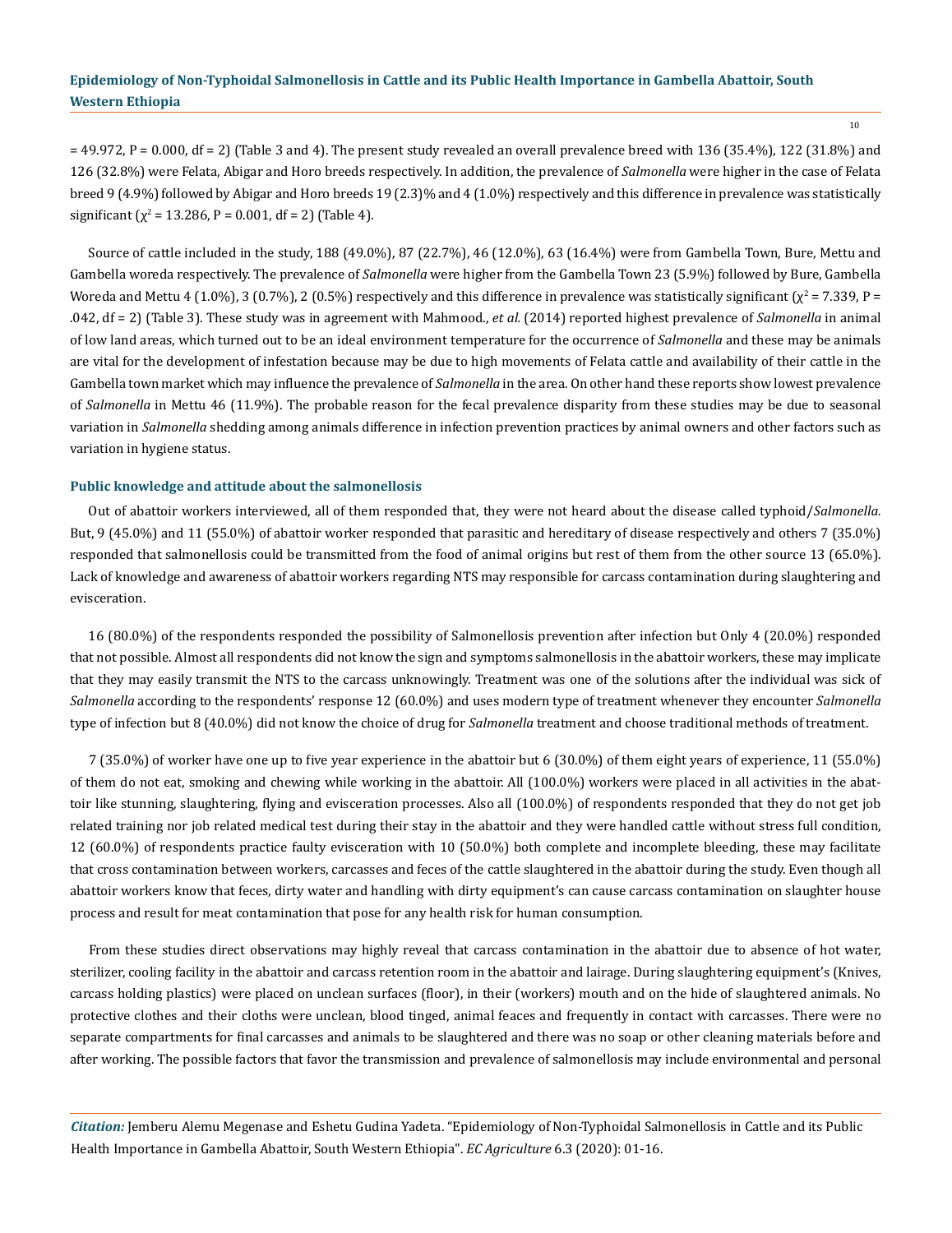11



*Figure 3: Salmonella colony characteristics on different media and biochemical tests.*

sanitation, socio-economic and living standards, availability of water supply and awareness of safe food handling and preparation among individuals.

The overall abattoir sanitary environment was below the requirements of good hygiene practices (GHP) in slaughterhouses. The internal and external facilities and sanitary conditions of the slaughter house were very poor. Neither place for disposal of condemned carcasses nor facilities for wastewater treatment exist and it is not friendly with the environment. The abattoir workers had no clothing, boot, apron and other accessories. Three assistant meat inspectors were delivered services only during ante mortem and no one was carried out postmortem examination during the study period in such a ways the population is endanger of meat born zoonosis and sanitation problems.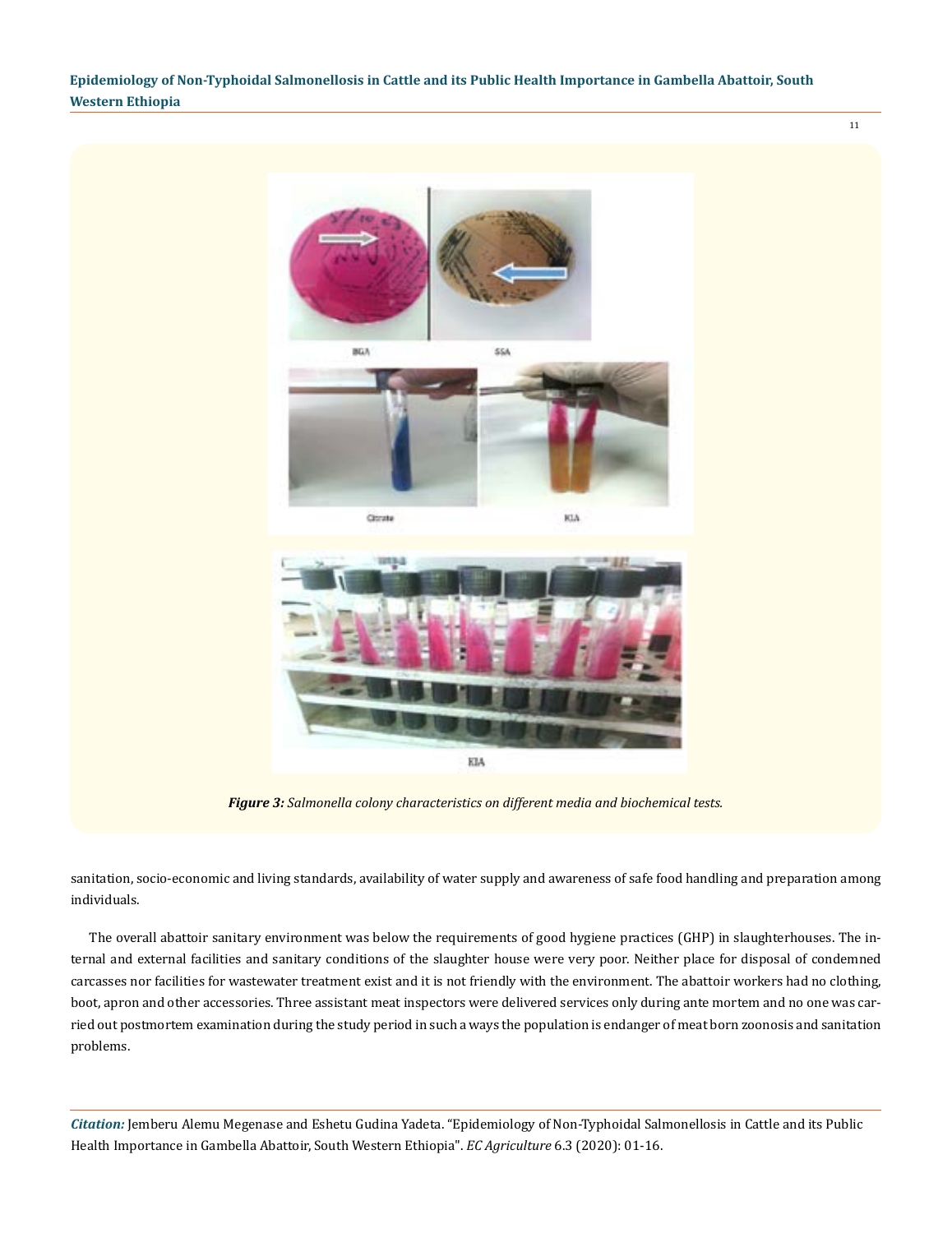This was in agreement with the [50] Salmonellosis represents an important public health problem among the common bacterial foodborne pathogens worldwide. The presence of *Salmonella* in food animals and the consequent cross-contamination of edible carcass present a significant food-safety hazard [21]. Food animals such as cattle may carry *Salmonella* at slaughter and can serve as sources of contamination and provide an opportunity for entry of the pathogen into the food products. This implies that the presence of *Salmonella*  in slaughter cattle and slaughter house environment and the potential cross contamination of carcasses and edible organs can pose a significant food-safety hazard [7]. And foodborne gastroenteritis caused by non-typhoidal *Salmonella* represents a major public health problem worldwide. As *Salmonella* is transmitted through contaminated food or water, its presence in food animals and food animal products has relevant public health implications. Thus, monitoring food safety is a key point in preventing and controlling the spread of *Salmonella*, as well as in providing healthier food product [47].

### **Conclusion and Recommendation**

The present study showed that, overall prevalence of NTS from cattle was 8.3% (95% CI, 2.207 - 1.888) and there was significant association  $(P < 0.05)$  in the overall prevalence among age, Breed and body conditions and these shows that, crucial factors related with the prevalence of non-typhoidal *Salmonella* (NTS). Symptomatic cattle presented for slaughter may be contribute to meat contamination because of *Salmonella* in the intestines that has a high chance of being transferred onto the carcass.

The prevalence of *Salmonella* was higher in the case of Felata breed followed by Nure indicate that, uncontrolled free movements of the Felata people to the region with local cattle may be crate the chance for prevalence of NTS in the study area. Lack of knowledge and awareness of abattoir workers regarding NTS may responsible for carcass contamination during slaughtering and evisceration. As abattoir workers did not know the sign and symptoms salmonellosis, these may implicate that they may easily transmit the NTS to the carcass unknowingly. Even though all abattoir workers know that feces, dirty water and handling with dirty equipment's can cause carcass contamination on slaughter house process and result for meat contamination that pose for any health risk for human consumption, incomplete bleeding may facilitate that cross contamination between workers, carcasses and feces of the cattle slaughtered in the abattoir during the study.

The overall abattoir sanitary environment was below the requirements of good hygiene practices (GHP) in slaughterhouses. The internal and external facilities and sanitary conditions of the slaughter house were very poor. Neither place for disposal of condemned carcasses nor facilities for wastewater treatment exist and it is not friendly with the environment. The abattoir workers had no clothing, boot, apron and other accessories. Three assistant meat inspectors were delivered services only during ante mortem and no one was carried out postmortem examination during the study period in such a ways the population is endanger of meat born zoonosis and sanitation problems. The possible factors that favor the transmission and prevalence of salmonellosis may include environmental and personal sanitation, socio-economic and living standards, availability of water supply, and awareness of safe food handling and preparation among individuals.

Current study was not despicable, because non typhoidal *Salmonella* are zoonotic disease and a wide variety of animals have been identified as reservoirs. From which food animals harbor a wide range of *Salmonella* so act as source of contamination, which is of paramount epidemiological importance. Carrier animals excrete *Salmonella* bacteria in large numbers, sometimes intermittently during their entire life time without showing clinical symptom, then the excreted bacteria infect other animals.

Generally, to control and prevent salmonellosis in live animals and animal products, the following recommendation should be implemented for risk reduction strategies throughout the food chain:

• Reduce different stressors on live animals because of *Salmonella* in the intestines that have a high chance of being transferred onto the carcass.

*Citation:* Jemberu Alemu Megenase and Eshetu Gudina Yadeta. "Epidemiology of Non-Typhoidal Salmonellosis in Cattle and its Public Health Importance in Gambella Abattoir, South Western Ethiopia". *EC Agriculture* 6.3 (2020): 01-16.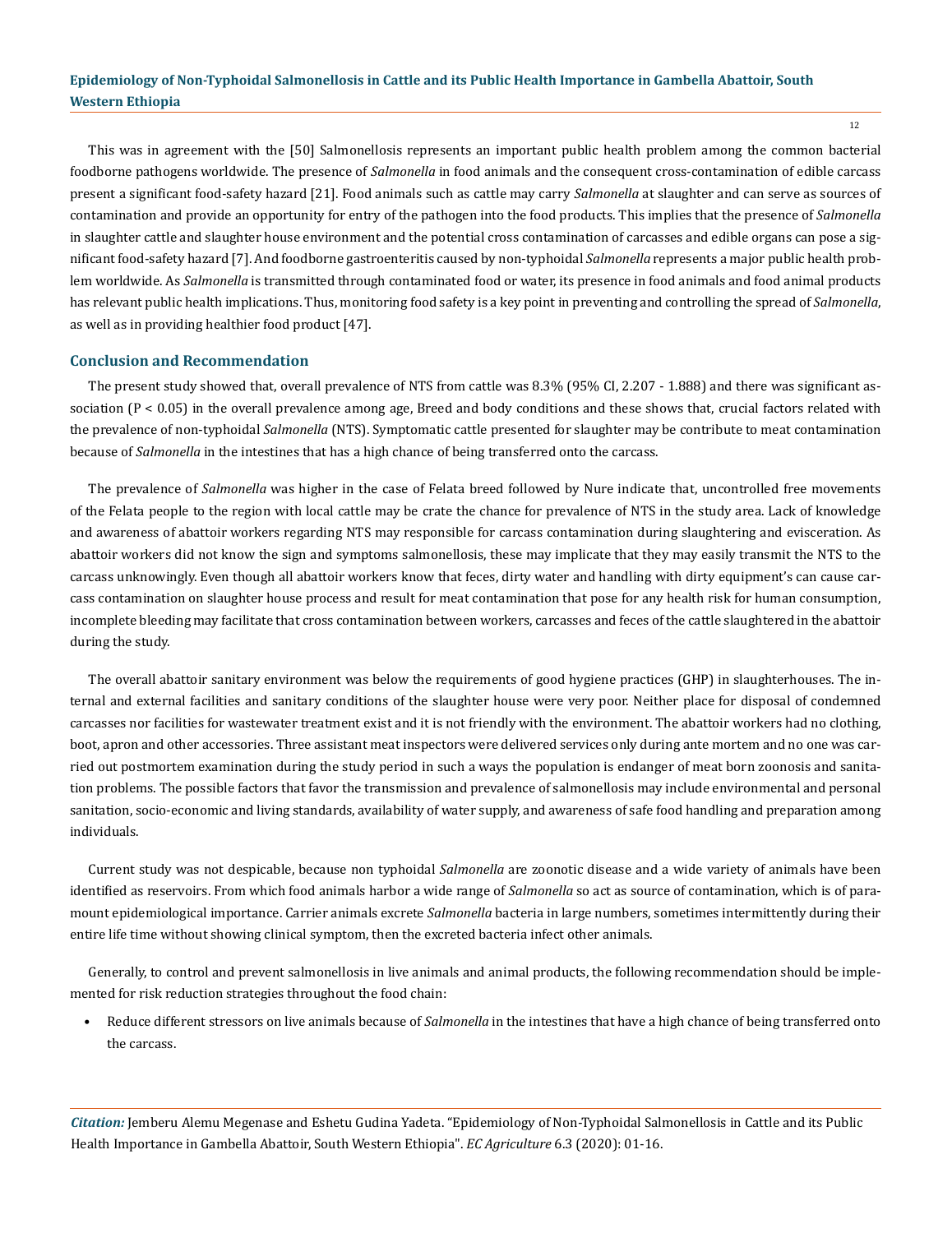- Slaughtered cattle Fecal and water contamination should be prevented
- Since, foods of animal origin are an important source of human infection, in many countries including Ethiopia, possible source of salmonellosis for the community unless carriers are treated or other preventive measures are taken before slaughtering
- Abattoir sanitary environment should be keep to the requirements of good hygiene practices (GHP) in slaughterhouses.
- Awareness creation to abattoir worker about meat hygiene and food safety should be implemented
- Detailed further study on *Salmonella* serotypes for the source contamination should be considered and with their public Health importance.

### **Conflict of Interest**

Authors have declared that no competing interests exist.

### **Bibliography**

- 1. [Acha PN and Szyfres B. "Zoonoses and Communicable Diseases Common to Man and Animals". 3](https://www.paho.org/hq/index.php?option=com_content&view=article&id=2237:2010-zoonoses-communicable-diseases-common-man-animals-3rd-edition-three-volumes&Itemid=1894&lang=en)rd Edition Washington DC: *Pan Ameri[can Health Organization](https://www.paho.org/hq/index.php?option=com_content&view=article&id=2237:2010-zoonoses-communicable-diseases-common-man-animals-3rd-edition-three-volumes&Itemid=1894&lang=en)* 1 (2001): 233-246.
- 2. Akoachere J-F TK., *et al*. "Phenotyping characterization of *Salmonella* [Typhimurium isolates from foodanimals and abattoir Drains in](https://www.ncbi.nlm.nih.gov/pubmed/19902796)  Buea, Cameroon". *[Journal of Health Popul and Nutrition](https://www.ncbi.nlm.nih.gov/pubmed/19902796)* 7.5 (2009): 612-618.
- 3. Alebachew K and Mekonin A. "A survey on *Salmonella* [infection among Chicken flocks in Jimma town".](https://www.researchgate.net/publication/236154646_A_survey_on_Salmonella_infection_among_chicken_flocks_in_Jimma_town_Ethiopia) *Ethiopia* 7.14 (2013): 1239- [1245.](https://www.researchgate.net/publication/236154646_A_survey_on_Salmonella_infection_among_chicken_flocks_in_Jimma_town_Ethiopia)
- 4. Alemayehu D., *et al*[. "Prevalence and antimicrobial resistance pattern of](https://www.ncbi.nlm.nih.gov/pubmed/14509538) *Salmonella* isolates from apparently healthy slaughtered cattle in Ethiopia". *[Tropical Animal Health Production](https://www.ncbi.nlm.nih.gov/pubmed/14509538)* 35 (2003): 309-319.
- 5. Alemu J., *et al*[. "Molecular Epidemiology of Bovine Tuberculosis in Cattle and its Public Health Implications in Gambella Town and its](https://globaljournals.org/item/5470-molecular-epidemiology-of-bovine-tuberculosis-in-cattle-and-its-public-health-implications-in-gambella-town-and-its-surroundings-gambella-regional-state-ethiopia)  [Surroundings, Gambella Regional State, Ethiopia".](https://globaljournals.org/item/5470-molecular-epidemiology-of-bovine-tuberculosis-in-cattle-and-its-public-health-implications-in-gambella-town-and-its-surroundings-gambella-regional-state-ethiopia) *Global Journal of Medical Research* 15.5 (2015): 15-27.
- 6. Alvseike, O and Skjerve E. "Prevalence of a *Salmonella* [subspecies diarizonae in Norwegian sheep herds".](https://www.ncbi.nlm.nih.gov/pubmed/11849722) *Preventive Veterinary Medicine* [52 \(2002\): 277-285.](https://www.ncbi.nlm.nih.gov/pubmed/11849722)
- 7. [Anbessa D and Ketema B. "The prevalence and Antibiogram of](https://www.researchgate.net/publication/289541417_The_Prevalence_and_Antibiogram_of_Salmonella_and_Shigella_Isolated_from_Abattoir_Jimma_Town_South_West_Ethiopia) *Salmonella* and Shigella isolated from Abattoir, Jimma Town, South West Ethiopia". *[The International Journal of Pharma and Bio Sciences](https://www.researchgate.net/publication/289541417_The_Prevalence_and_Antibiogram_of_Salmonella_and_Shigella_Isolated_from_Abattoir_Jimma_Town_South_West_Ethiopia)* 3.4 (2012): 143-148.
- 8. Anjum, M. F., *et al*[. "Identifying antimicrobial resistance genes of human clinical relevance within](https://www.ncbi.nlm.nih.gov/pubmed/21393227) *Salmonella* isolated from food animals in Great Britain". *[Journal of Antimicrobials and Chemotherapeutics](https://www.ncbi.nlm.nih.gov/pubmed/21393227)* 66 (2011): 550-559.
- 9. Behailu H., *et al*. "Action Plan of Adaptation to Climatic Change". Gambella national regional states woredas (2011): 1-62.
- 10. Central statistical agency (CSA): federal democratic republic of Ethiopia central statistical agency agricultural sample survey, volume II report on livestock and livestock characteristics (private peasant holdings) (2010).
- 11. Central statistical agency (CSA): Population and Housing Census of Ethiopia. Addis Ababa, Ethiopia (2013).
- 12. CFSPH. Non typhoidal salmonellosis. Iowa State University (2011).

*Citation:* Jemberu Alemu Megenase and Eshetu Gudina Yadeta. "Epidemiology of Non-Typhoidal Salmonellosis in Cattle and its Public Health Importance in Gambella Abattoir, South Western Ethiopia". *EC Agriculture* 6.3 (2020): 01-16.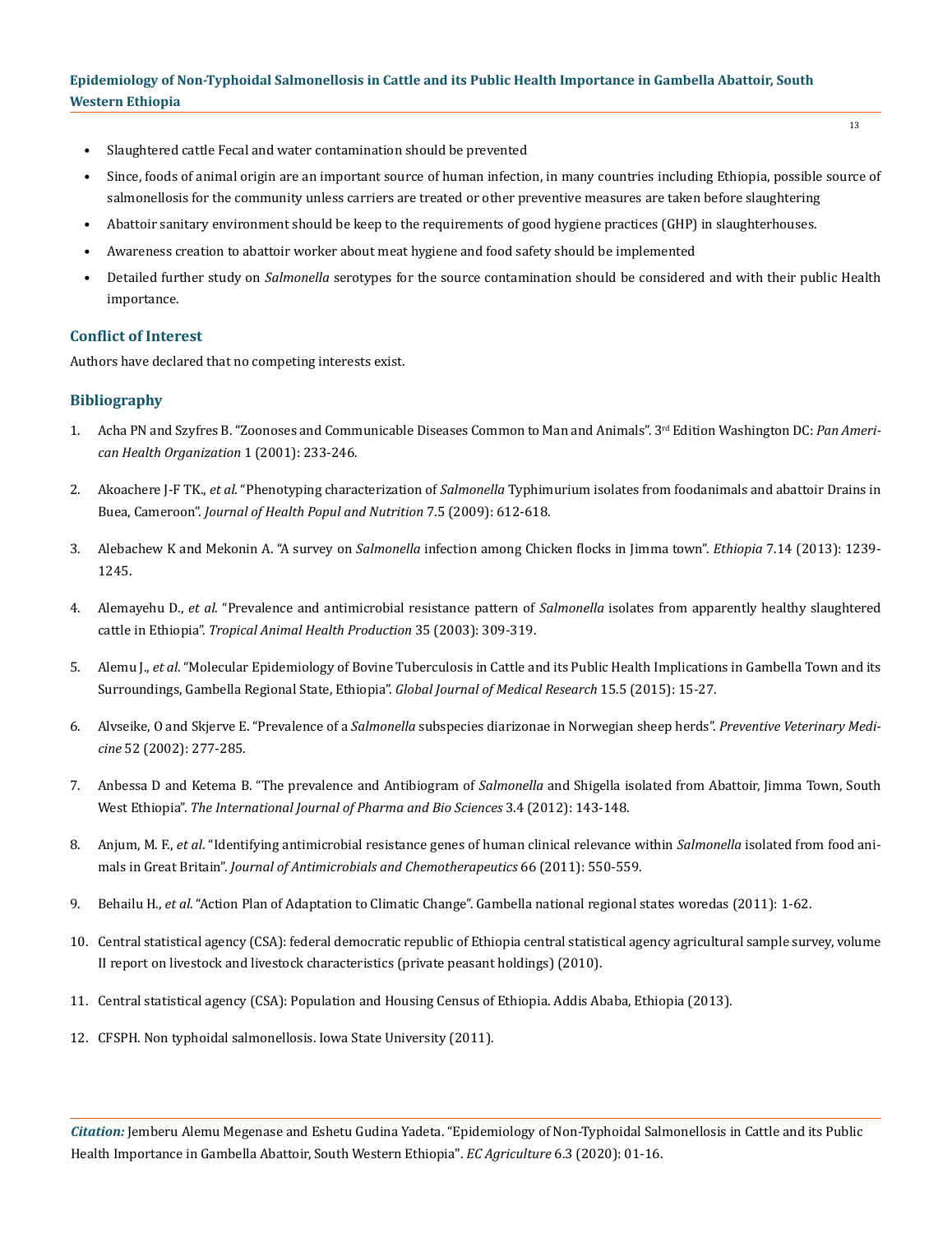- 13. El-Gamal AM and EL-Bahi EF. "Molecular characterization of rectal carriage of *E. coli* O157: H7 and *Salmonella* Spp. In feedlot animals and its effects on carcasses contamination". *Alexandria Journal of Veterinary Sciences* 48 (2016): 42-49.
- 14. Freitas N., *et al*[. "Sources of Human Non Typhoidal Salmonellosis".](https://www.researchgate.net/publication/245847201_Sources_of_Human_Non-Typhoid_Salmonellosis_A_Review) *Brazilian Journal of Poultry Science* 12.1 (2010): 01-11.
- 15. Gay J. "Bovine Herd Salmonellosis. Washington State University, College of Veterinary Medicine". Field Disease Investigation Unit (2003): 1-11.
- 16. Gay JM., *et al*. "Prevalence of faecal *Salmonella* shading by cull dairy cattle marketed in Washington State". *Journal of Food Protection* 57 (2002): 195-197.
- 17. [Getachew T and Tesfaye ST. "A meta-analysis of the prevalence of](https://bmcmicrobiol.biomedcentral.com/articles/10.1186/s12866-014-0270-y) *Salmonella* In food animals in Ethiopia". *Biomedical Central Journal [of Microbiology](https://bmcmicrobiol.biomedcentral.com/articles/10.1186/s12866-014-0270-y)* 14 (2014): 270.
- 18. Gillespie IA., *et al*. "Food borne general outbreaks of *Salmonella* [Enteritidis phage type 4 infections, England and Wales. Where are the](https://www.ncbi.nlm.nih.gov/pubmed/16181497)  risks?". *[Epidemiology of Infectious Disease](https://www.ncbi.nlm.nih.gov/pubmed/16181497)* 133 (2005): 795-801.
- 19. Gizachew M and Mulugeta K. "*Salmonella* [spp and risk factors for the contamination of slaughtered cattle carcass from a slaughter](https://www.sciencedirect.com/science/article/pii/S222218081460640X)house of Bahir Dar town, Ethiopia". *[Asian Pacific Journal of Tropical Disease](https://www.sciencedirect.com/science/article/pii/S222218081460640X)* 5.2 (2015): 130-135.
- 20. [Grimont PAD and Weill FX. 2007. Antigenic formulae of the](https://www.pasteur.fr/sites/default/files/veng_0.pdf) *Salmonella* serovars, 9th Edition. WHO Collaborating Center for Reference [and Research on Salmonella, Institut Pasteur, Paris, France.](https://www.pasteur.fr/sites/default/files/veng_0.pdf)
- 21. Hendriksen R., *et al*. "Emergence of multidrug-resistant *Salmonella* [Concord infections in Europe and the United States in children](https://www.semanticscholar.org/paper/Emergence-of-multidrug-resistant-salmonella-concord-Hendriksen-Mikoleit/6faa3373ad7fd51895e48a91326b908d98075d9a) adopted from Ethiopia, 2003-2007". *[The Pediatric Infectious Disease Journal](https://www.semanticscholar.org/paper/Emergence-of-multidrug-resistant-salmonella-concord-Hendriksen-Mikoleit/6faa3373ad7fd51895e48a91326b908d98075d9a)* 28 (2009): 814-818.
- 22. Hendriksen SW., *et al*[. "Animal to human transmission of](https://www.ncbi.nlm.nih.gov/pubmed/15663868) *Salmonella* Typhimurium DT104A variant". *Emerging Infectious Disease* 10 [\(2004\): 2225-2227.](https://www.ncbi.nlm.nih.gov/pubmed/15663868)
- 23. Hoelzer K., *et al*[. "Review: Animal contact as a source of human non typhoidal salmonellosis".](https://www.researchgate.net/publication/49838780_Animal_contact_as_a_source_of_human_non-typhoidal_salmonellosis-Review) *Journal of Veterinary Research* 42.1 [\(2011\): 34.](https://www.researchgate.net/publication/49838780_Animal_contact_as_a_source_of_human_non-typhoidal_salmonellosis-Review)
- 24. [Hohmann EL. "Nontyphoidal salmonellosis".](https://academic.oup.com/cid/article/32/2/263/320257) *Clinical Infectious Disease* 32.2 (2001): 263-269.
- 25. IFAH (International Federation for Animal Health). The Cost of Animal Disease (2012).
- 26. ISO 6579: Microbiology 4<sup>th</sup> edition. General guidance on methods for the detection of Salmonella, International Organization for Standardization, Geneva, Switzerland (2002).
- 27. Jones TF., *et al*[. "Salmonellosis outcomes differ substantially by serotype".](https://academic.oup.com/jid/article/198/1/109/840110) *Journal of Infectious Disease* 198 (2008): 109-114.
- 28. Kagambèga A., *et al*. "Prevalence and characterization of *Salmonella enterica* [from the feces of cattle, poultry, swine and hedgehogs in](https://bmcmicrobiol.biomedcentral.com/articles/10.1186/1471-2180-13-253)  [Burkina Faso and their comparison to human](https://bmcmicrobiol.biomedcentral.com/articles/10.1186/1471-2180-13-253) *Salmonella* isolates". (2013).
- 29. Kalambhe D., *et al*. "Isolation, antibiogram and pathogenicity of *Salmonella* [spp. Recovered from slaughtered food animals in Nagpur](https://www.ncbi.nlm.nih.gov/pubmed/27051204) [region of Central India".](https://www.ncbi.nlm.nih.gov/pubmed/27051204) *Veterinary World* 9 (2016): 176-181.

*Citation:* Jemberu Alemu Megenase and Eshetu Gudina Yadeta. "Epidemiology of Non-Typhoidal Salmonellosis in Cattle and its Public Health Importance in Gambella Abattoir, South Western Ethiopia". *EC Agriculture* 6.3 (2020): 01-16.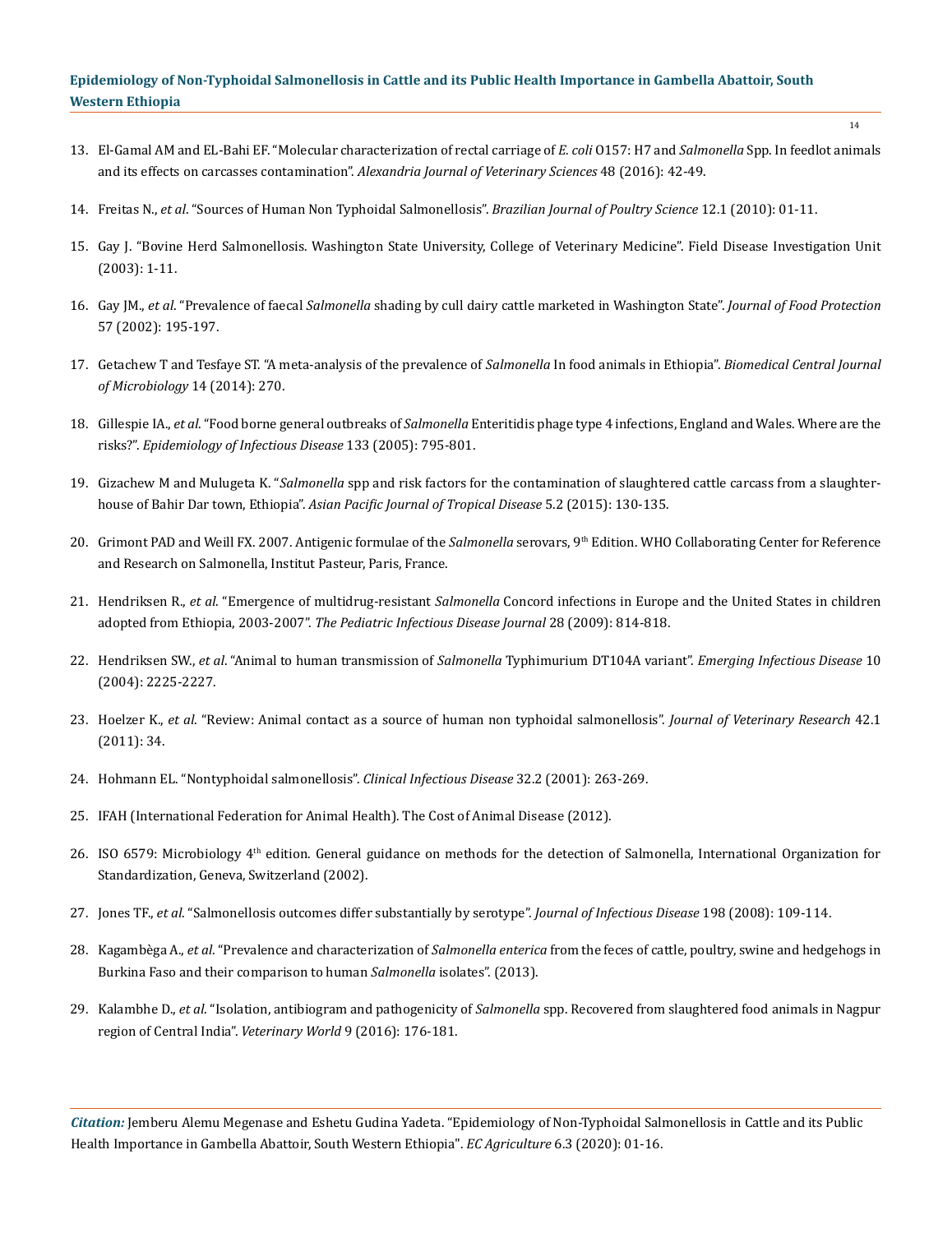- 30. Kariuki S., *et al*., "Invasive multidrug-resistant non-typhoidal *Salmonella* [infections in Africa: zoonotic or anthroponotic transmis](https://www.ncbi.nlm.nih.gov/pubmed/16585646)sion". *[Journal of Medical Microbiology](https://www.ncbi.nlm.nih.gov/pubmed/16585646)* 55 (2006): 585-591.
- 31. Molla B., *et al*. "Sources and distribution of *Salmonella* [serotypes isolated from food animals, slaughter house personnel and retail](https://www.ajol.info/index.php/ejhd/article/view/9782) meat production in Ethiopia: 1997-2002". *[The Ethiopian Journal of Health Development](https://www.ajol.info/index.php/ejhd/article/view/9782)* 17.1 (2003): 63-70.
- 32. Molla, W., *et al*. "Occurrence and antimicrobial resistance of *Salmonella* [serovars in apparently healthy slaughtered sheep and goats](https://www.ncbi.nlm.nih.gov/pubmed/17243472) of central Ethiopia". *[Tropical Animal Health Production](https://www.ncbi.nlm.nih.gov/pubmed/17243472)* 38 (2006): 455-462.
- 33. Morpeth SC., *et al*. "Invasive non Typhi *Salmonella* disease in Africa". *[Clinical Infectious Disease](https://www.ncbi.nlm.nih.gov/pmc/articles/PMC2741563/)* 49 (2009): 606-611.
- 34. Pezzoli L., *et al*. "Packed with *Salmonella* [investigation of an international outbreak of](https://www.researchgate.net/publication/23314360_Packed_with_Salmonella_-Investigation_of_an_International_Outbreak_of_Salmonella_Senftenberg_Infection_Linked_to_Contamination_of_Prepacked_Basil_in_2007) *Salmonella* senftenberg infection linked to contamination of prepacked basil". *[Food Borne Pathogenic Disease](https://www.researchgate.net/publication/23314360_Packed_with_Salmonella_-Investigation_of_an_International_Outbreak_of_Salmonella_Senftenberg_Infection_Linked_to_Contamination_of_Prepacked_Basil_in_2007)* 5 (2008): 661-668.
- 35. Ponce E., *et al*. "Prevalence and characterization of *Salmonella* [enteric serovar Weltevreden from imported sea food".](https://www.ncbi.nlm.nih.gov/pubmed/17993374) *Food Microbiology* [25 \(2008\): 29-35.](https://www.ncbi.nlm.nih.gov/pubmed/17993374)
- 36. Radostits OM., *et al*[. "Veterinary Medicine, A Text Book of the Disease of Cattle, Horses, Sheep, Pigs and Goats".10](https://www.elsevier.com/books/veterinary-medicine/radostits/978-0-7020-2777-2)th edition. London [\(2007\).](https://www.elsevier.com/books/veterinary-medicine/radostits/978-0-7020-2777-2)
- 37. Renatus P., *et al*. "Prevalence and characterization of *Salmonella* isolated from beef in Namibia". *[European Journal of Nutrition and](https://www.researchgate.net/publication/281781153_Prevalence_and_Characterization_of_Salmonella_Isolated_from_Beef_in_Namibia) Food Safety* [5.4 \(2015\): 267-274.](https://www.researchgate.net/publication/281781153_Prevalence_and_Characterization_of_Salmonella_Isolated_from_Beef_in_Namibia)
- 38. Rumosa Gwaze F., *et al*[. "Effect of season and age on blood minerals, liver enzyme levels, and faecal egg counts in Nguni goats of South](https://www.agriculturejournals.cz/publicFiles/75150.pdf) Africa Czech". *[Journal of Animal Science](https://www.agriculturejournals.cz/publicFiles/75150.pdf)* 57.10 (2012): 443-453.
- 39. Sato K., *et al*. "Spatial and Temporal Clustering of *Salmonella* [Serotypes Isolated from Adult Diarrheic Dairy Cattle in California".](https://journals.sagepub.com/doi/10.1177/104063870101300304) *Jour[nal of Veterinary Diagnostic Investigation](https://journals.sagepub.com/doi/10.1177/104063870101300304)* 13 (2001): 206.
- 40. [Sefinew A and Bayleyegn M. "Prevalence and antimicrobial resistance profiles of](https://www.ncbi.nlm.nih.gov/pubmed/21814750) *Salmonella* enterica serovars isolated from slaughtered cattle in Bahir Dar, Ethiopia". *[Tropical Animal Health and Production](https://www.ncbi.nlm.nih.gov/pubmed/21814750)* 44 (2012): 595-600.
- 41. Sheila M., *et al*. "Preconvention seminar 7: Dairy Herd Problem Investigation Strategies American Association of Bovine Practitioners 36th Annual Conference". *School of Veterinary Medicine UW-Madison* (2003).
- 42. Tadesse B., *et al*. "Prevalence of *Salmonella* [on Sheep Carcasses Slaughtered at Adama Municipal Abattoir, South Eastern Ethiopia".](https://www.ajol.info/index.php/star/article/view/109828) *[Journal of Science Technology Arts Research](https://www.ajol.info/index.php/star/article/view/109828)* 3.3 (2014): 107-111.
- 43. Tauxe RV., *et al*[. "Evolving public health approaches to the global challenge of foodborne infection".](https://www.ncbi.nlm.nih.gov/pubmed/19931203) *International Journal of Food Microbiology* [139 \(2010\): 16-28.](https://www.ncbi.nlm.nih.gov/pubmed/19931203)
- 44. [Teklu A and Negussie H. "Assessment of Risk Factors and Prevalence of](https://www.researchgate.net/publication/235412850_Assessment_of_risk_factors_and_prevalence_of_Salmonella_in_slaughtered_small_ruminants_and_environment_in_an_export_abattoir_Modjo_Ethiopia) *Salmonella* in Slaughtered Small Ruminants and Enviroment in an Export Abattoir, Modjo, Ethiopia". *[American-Eurasian Journal of Agricultural and Environmental Science](https://www.researchgate.net/publication/235412850_Assessment_of_risk_factors_and_prevalence_of_Salmonella_in_slaughtered_small_ruminants_and_environment_in_an_export_abattoir_Modjo_Ethiopia)* 10.6 (2011): 992-999.
- 45. Thongsay S., *et al*. "*Salmonella* [prevalence in slaughtered buffaloes and cattle in Champasak Province, Lao people' s Democratic Re](http://agris.fao.org/agris-search/search.do?recordID=TH2016003512)public". *Kasetsart Journal* [570 \(2013\): 561-570.](http://agris.fao.org/agris-search/search.do?recordID=TH2016003512)

*Citation:* Jemberu Alemu Megenase and Eshetu Gudina Yadeta. "Epidemiology of Non-Typhoidal Salmonellosis in Cattle and its Public Health Importance in Gambella Abattoir, South Western Ethiopia". *EC Agriculture* 6.3 (2020): 01-16.